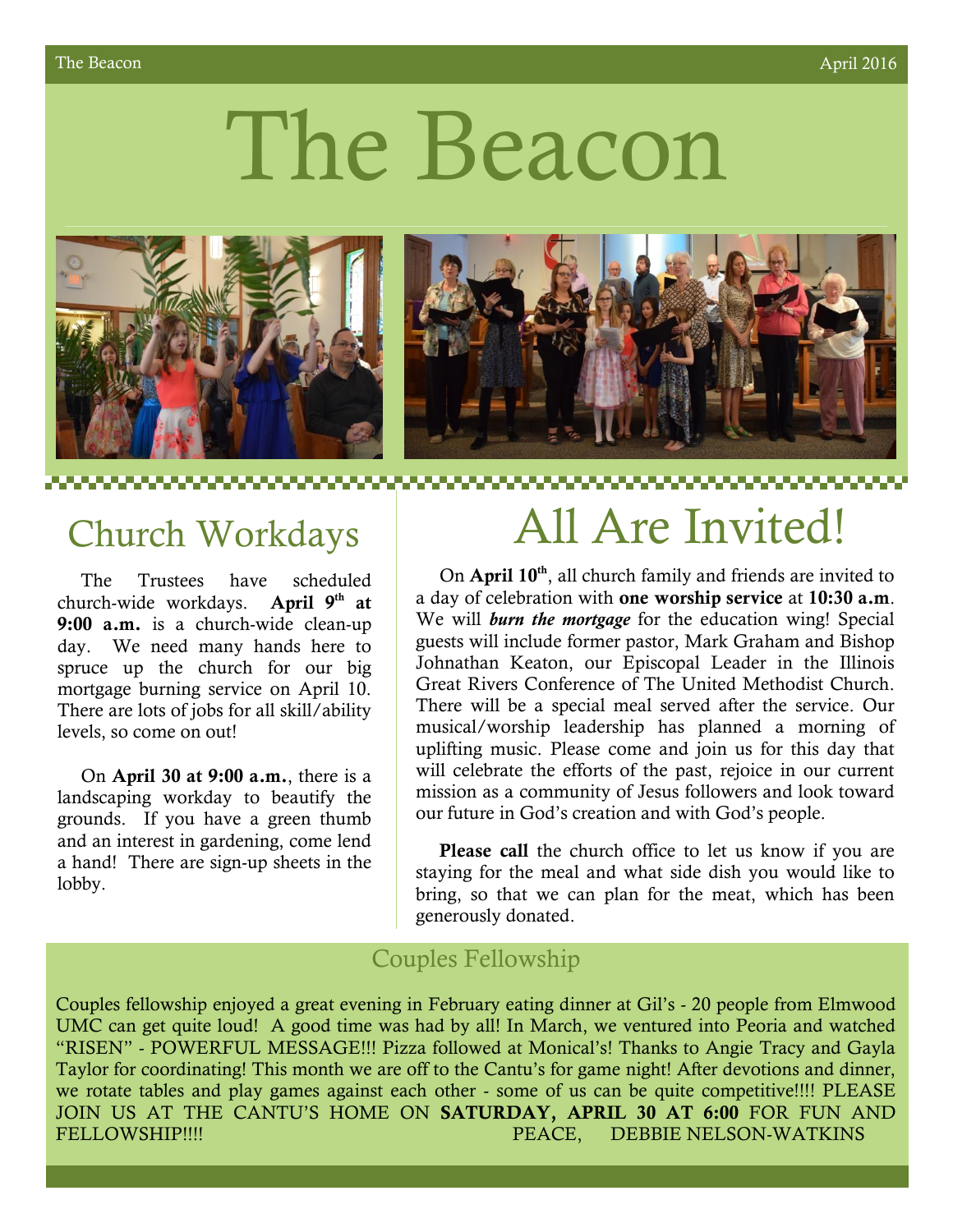

 Spring is here which means it will be summer before we know it. Please keep in mind that Sunday school will be wrapping up on **April 24th** and **Children's Church** will begin the **first Sunday in May**. I can't tell you enough how much I appreciate everyone who has volunteered to help out with Sunday school for the 2015-2016 school year. One of my favorite things about Sunday school is watching all of the children learn about Jesus, and being excited to do so in the process. It is truly amazing to watch God at work.

 It was so great seeing all of the children in our Palm Sunday service. Thank you Mary Nell for getting all of that together. The children and our congregation are so lucky to have a great leader like you! So thank you for all you do for us!

Although Sunday school is wrapping up for the school year, there are plenty of opportunities for kids to stay involved and continue that walk with Jesus. A great way to do that is to join **Youth Life**. Youth Life is a Christian Junior High Youth Group in the Farmington and Elmwood areas (and beyond) that meets once a month. It is affiliated with local churches and has many future events planned for the year. The events that are planned offer a chance to hang out with friends and stay connected with the Lord. **Fun, food, friends, and Jesus!** What else do you need in life? Please take time to "Like" the Youth Life Facebook page as it is updated on a regular basis.

 For those of you who did not attend **Winter Jam** this year, boy did you miss out! We had a great group of kids and adults that came with us this year. All of the music acts were phenomenal, including the band "Red". Who doesn't like a heavy metal rock group so dedicated to the Lord? Ask Pastor Brad, that was his favorite group! (Wink, wink) You get to see ten bands for \$10 and you get to hang out with Pastor Brad for a few hours in line! You just can't put a price on that!

 We are still looking for any **volunteers** that would like to help out with children's church for the summer. This will be for children K-3<sup>rd</sup> grades, so I will need a few teachers for each Sunday. If you are interested, please contact me.



Happy Spring!

Kelly Hoffman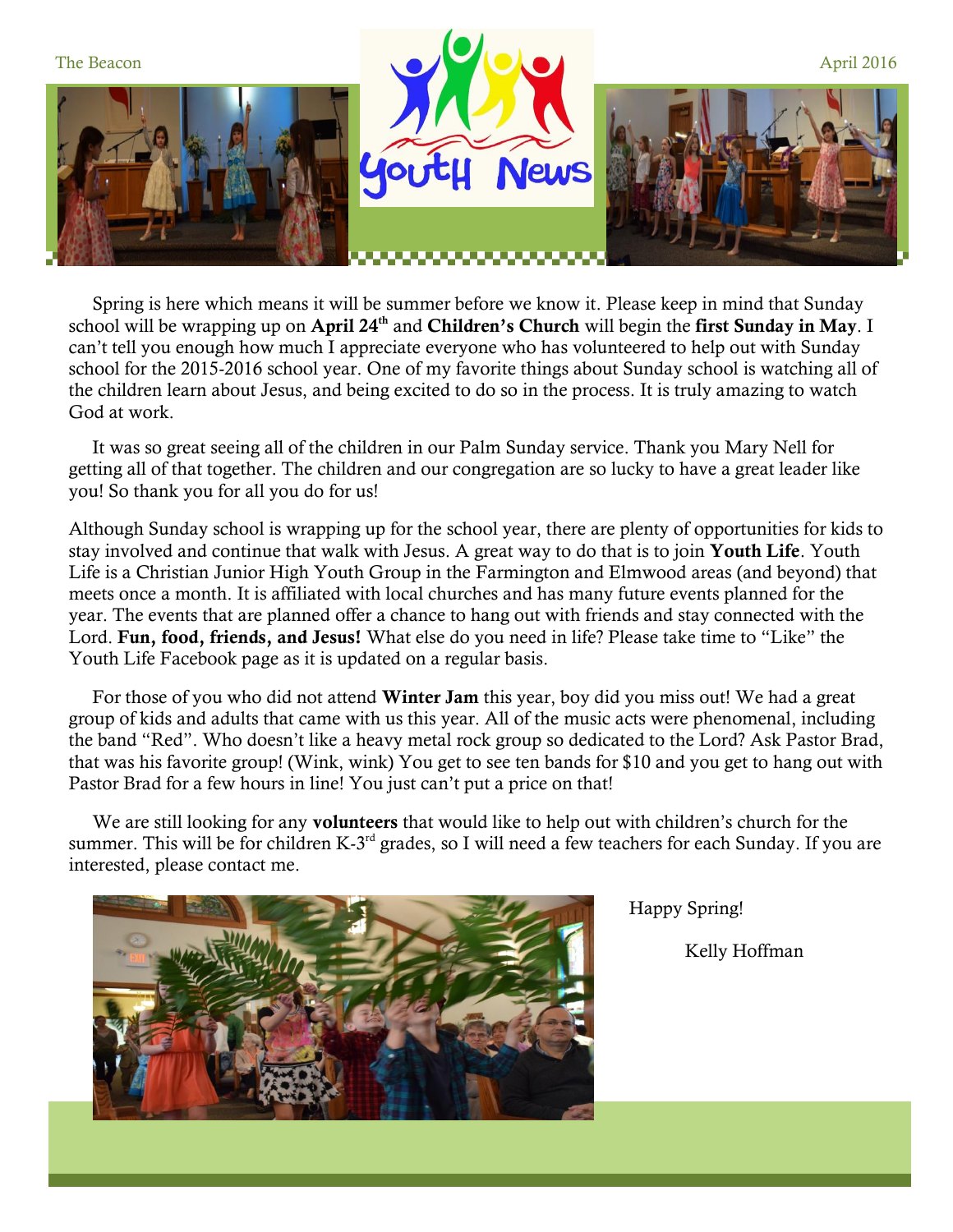

# **SEAPCO PRE-SCHOOL SCREENING**

On **Tuesday, April 26** and **Wednesday, April 27**, SEAPCO will be conducting pre-school screenings for children birth to five years old. These screenings will check areas of development that include vision/hearing, speech/language, and behavior/social development, among others. This is for children in Peoria County from the Brimfield/Elmwood area. To make an appointment, call SEAPCO at 309-697-0880 ex. 200.

# **PASSION WEEK REVIEW**

 Passion week was amazing! We had a moving and inspirational **Holy/Maundy Thursday** service. The choir was angelic and communion focused us on the Last Supper of Jesus and his disciples. From there we moved to **Good Friday** and a joint community service at First Presbyterian Church of Elmwood. Pastor Marla Bauler helped us to view the cross through Jesus! **Easter Sunday** morning was inspirational as well. The first of our three Easter sevices was a joint community service led by Pastor Tim Cavallo from Cross Roads Assembly of God. He brought the Word of God to our sunrise service and New Day Worship Band uplifted us and awakened our spirits for the next phase of service and ministry in light of the resurrection. The first service was followed by a filling and tasty Easter breakfast with muffins, egg casseroles and all kinds of pastries. New Day Worship graced us again at the 9 a.m. service. We owe a great debt of gratitude for their service in the early community worship service and at the 9 AM service. Then we switched gears at the 10:30 service with the choir being in full voice and uplifting through angelic music. Special music by Josie Gibbs, Eli and Clara Asplund took us to the cross and Brett Morse brought us back to the Lord's Table as he sang the Lord's Prayer. God blessed us to share the resurrection story with around 265 people Easter Sunday Morning. God is still moving amongst us and through us.

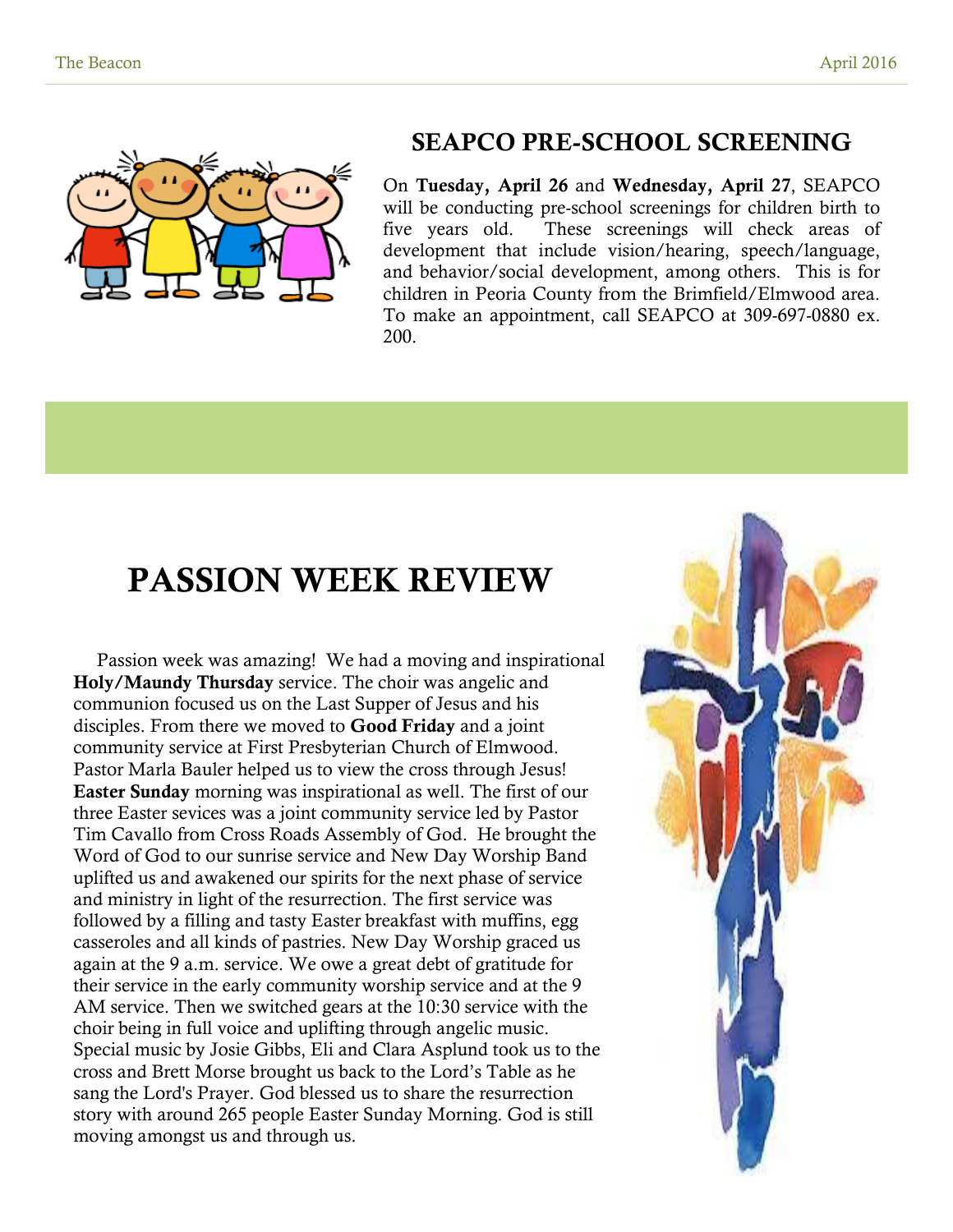

# **Walking with Jesus**

 It is difficult for me to write in a few words why I came to attend Elmwood United Methodist Church. This part of my journey probably started last year on June 23. I was holding my mother's hand, giving her one last earthly kiss and watching as she quickly slipped to be with Our Lord. Did I blame God? Not at all! But I did question what direction I was going to take. In July, I was asked to help with Vacation Bible School. From that time, I could feel an inner nudge to move forward. Forward? To where? What was this feeling? I started to come to church a lot more. I got to know more people and, if I was in Elmwood, I would be greeted a lot more! These are the people I worshipped with! I started going to bible study and participating more in the events. I have started helping in the nursery and, this summer, I will be the Director of VBS. With the help of a lot of wonderful people, I felt I have found a home! Not only a place to worship, but somewhere to be surrounded by friends.

Do I need to say who I feel was doing the nudging? HE has been with me everyday!



## **UMW News**

 Our next meeting will be held on **April 12 at 9:30 am**. Coffee will be served by Lavonne Haney and the program given by Joyce Francis, our District Representative.

 We will be making **strawberry jam** on **May 17** and **May 24**. We are more than thankful for any help on those days, time from one hour or more. It is tiring, but we have fun. We can use sugar and jar lids. People often return their jars, but throw the lids away. We can always use jars as we make **200 to 300 jars of jam**.

> God's Love– Carol Kemper President



Dear UMC Congregation:

 Thank you so much for supporting our recent Noodles for Poodles Dinner on February 27. We appreciate the opportunity to use the church facilities as we strive to raise funding for the shelter. The event was definitely a success and we appreciate all who attended and made donations. As a 501c3, we rely heavily on the generosity and support of people like yourselves to care for our animals and find them homes. We couldn't do it without you!

Thank you!

Kris Petermeyer (Secretary), Connie Davis (Executive Director), All our Volunteers, Staff and Especially our Animals

P.S. We received a \$30 donation from "UMC of Elmwood Congregation" with no names attached. Thank you again!!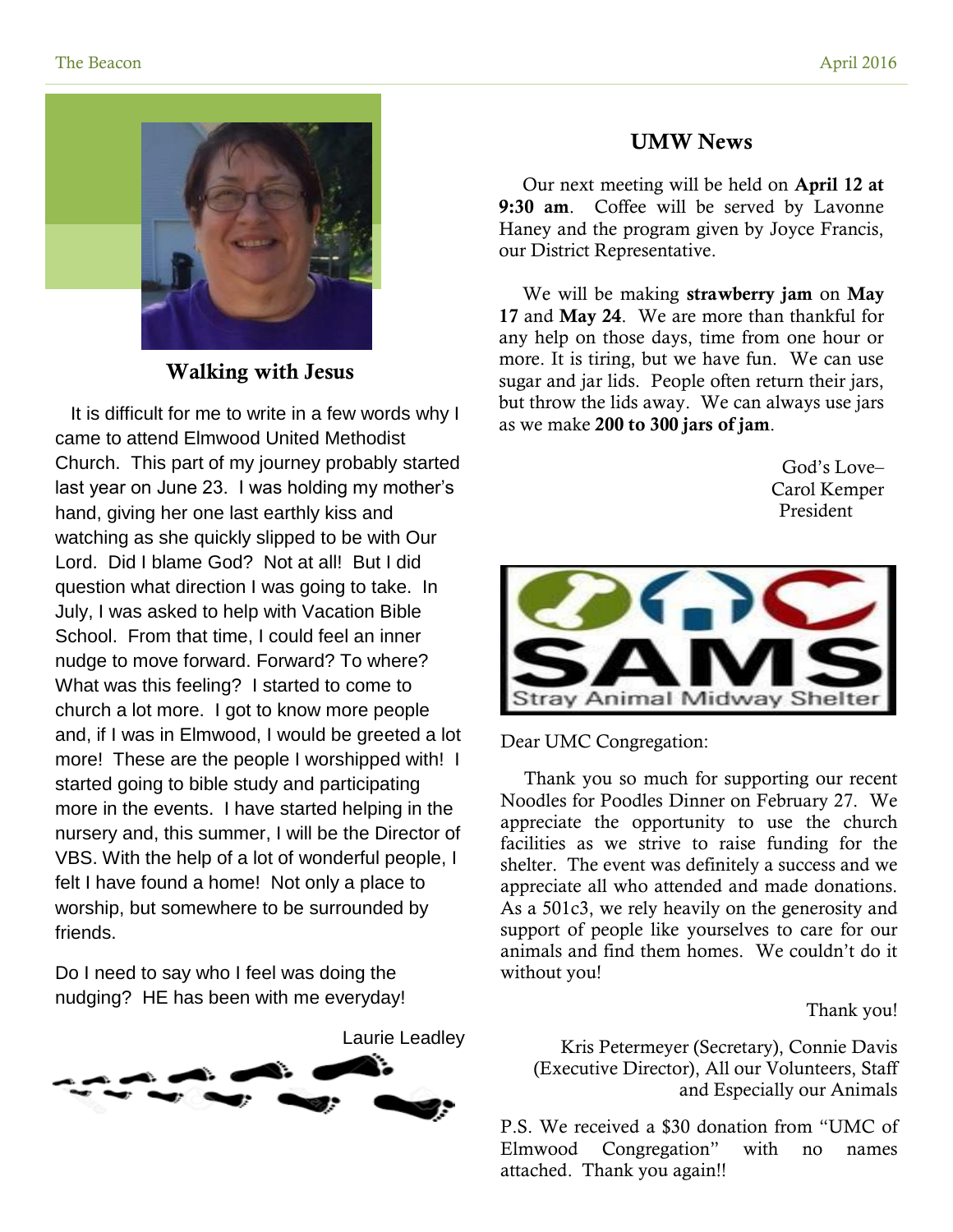

 Recently my spirit was lifted and soul disturbed as I read an article in Sower's Almanac. The article, "14 favorite ways to twist the gospel" by Howard Snyder, made several pertinent points for this season of political discourse and religious reflection. "Walling off economics and politics from the gospel and placing them outside our discipleship is unbiblical dualism. The gospel is an economic and political reality, so by definition the church is both economic and political. But economics and politics are to be understood in light of the gospel, not the other way around. The kingdom of God is the comprehensive framework."

 Now we work very hard in our congregation not to talk about politics. But, when I read this article, I'm challenged to invite you to consider where does your faith play a role in your political choices. It should lead! I know this sounds judgmental but the words of Jesus Christ are judgmental. I do not want to direct you on what party to choose or how to make your political decisions. But I believe that the Bible should direct our hearts, so let us consider the words of Jesus as we think of who should lead us and in what direction our country should be heading.

Economics, politics, spirituality they are all one.

 My prayers for you and myself are that God's Holy Spirit is real and acted in your lives and my life and thereby not separated from the choices we make in all things, especially economics and politics.

# **UPCOMING SERMON SERIES**

| April 3, 2016                                  | April 10, 2016                      |
|------------------------------------------------|-------------------------------------|
| Sermon: Check the Third Box                    | Sermon: The Way of the Best Yes     |
| Scripture: James $1:5-8$                       | Scripture: Issiah 30:15 - 18        |
|                                                |                                     |
| April 17, 2016                                 | April 24, 2016                      |
| Sermon: Overwhelmed Schedule, Overwhelmed Soul | Sermon: God's Word, Ways and Wonder |

# **Oaks- Hines Sponsorship**

 We would like to thanks Oaks-Hines Funeral Homes for continuing their sponsorship of our weekly radio broadcast of our church service on WBYS 1560AM at 10:00am Sundays. Be sure to catch it when you can!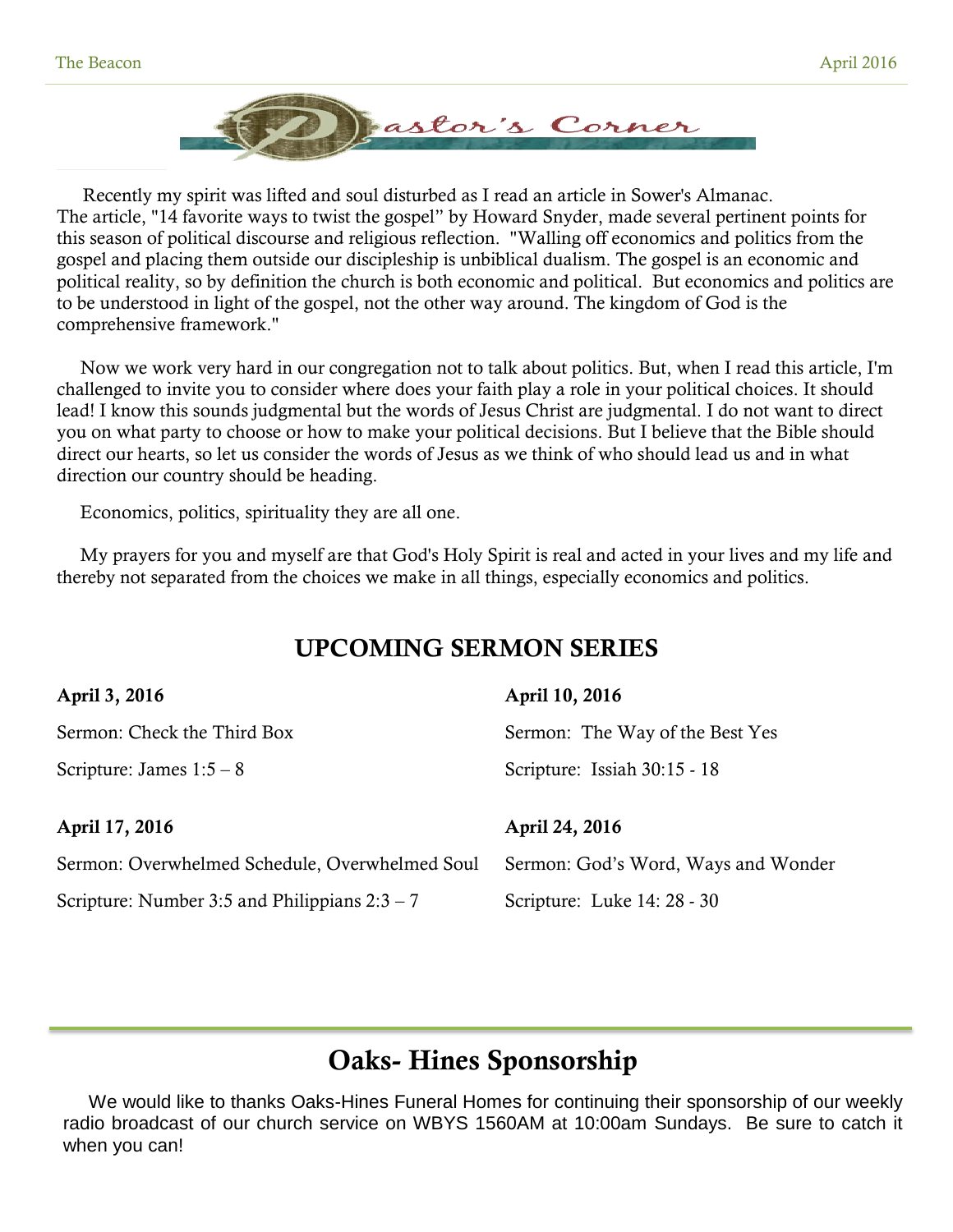# *2016 EASTER LILY BLOOMS IN MEMORY OR HONOR Of*

*Mary Drone Moma*

*Marilee Hurst Don Hurst Cindy Fargher Morris Fargher*

*Jerry /Nancy Wilson Loved One Roberts Family Jeremy Lance Roberts Wayne/Joey Callister Family & Friends Michelle Seipel Sandy Seipel Mary Ann Hanlin John Hanlin*

*Mark and Carol Kemper Family members Bobbi Staples Bernie Staples Wagner Family Janice Morgan*

*LaVonne Haney Bud Haney Janette Morse Curly Morse Laurie Leadley Tom Leadley* 

*Potts Family Loved Ones Sherry Powers Loved Ones Emily Roberts Miss Sue Gail Sprout Family and Friends*

*Patty Fincham Gary Fincham and other family members Iva Smith Hampton Smith Hazel Holmes Lawrence/Karla Kane Family & Friends Carolyn Stevens John Stevens and Earl & Frances Ward Diana Ladd George and Virginia Ennis Cantu Family Kenneth & Betty Smith Al and Bonnie Cantu Chris Stevens Lloyd and Earline Windish Charlotte Booth Dick Booth and other family members Margot Duval Audrey and Leo Duval and Family Grandparents (Curly Carroll, Ray Duttle, Joan Meyers) Leann Lovingood Grandparents Lovingood and Arbell Mike Sweeny Grandparents Coe and Sweeney Brandy Coco Floyd and Mary Coco Jackie and Lawrence Kroepel Steve and Nancy Davis Jake Davis and Samuel Davis Jennifer Wilson Jack Wilson, Betty King, and Loved Ones Ewalts Warren and Mary Stenwall*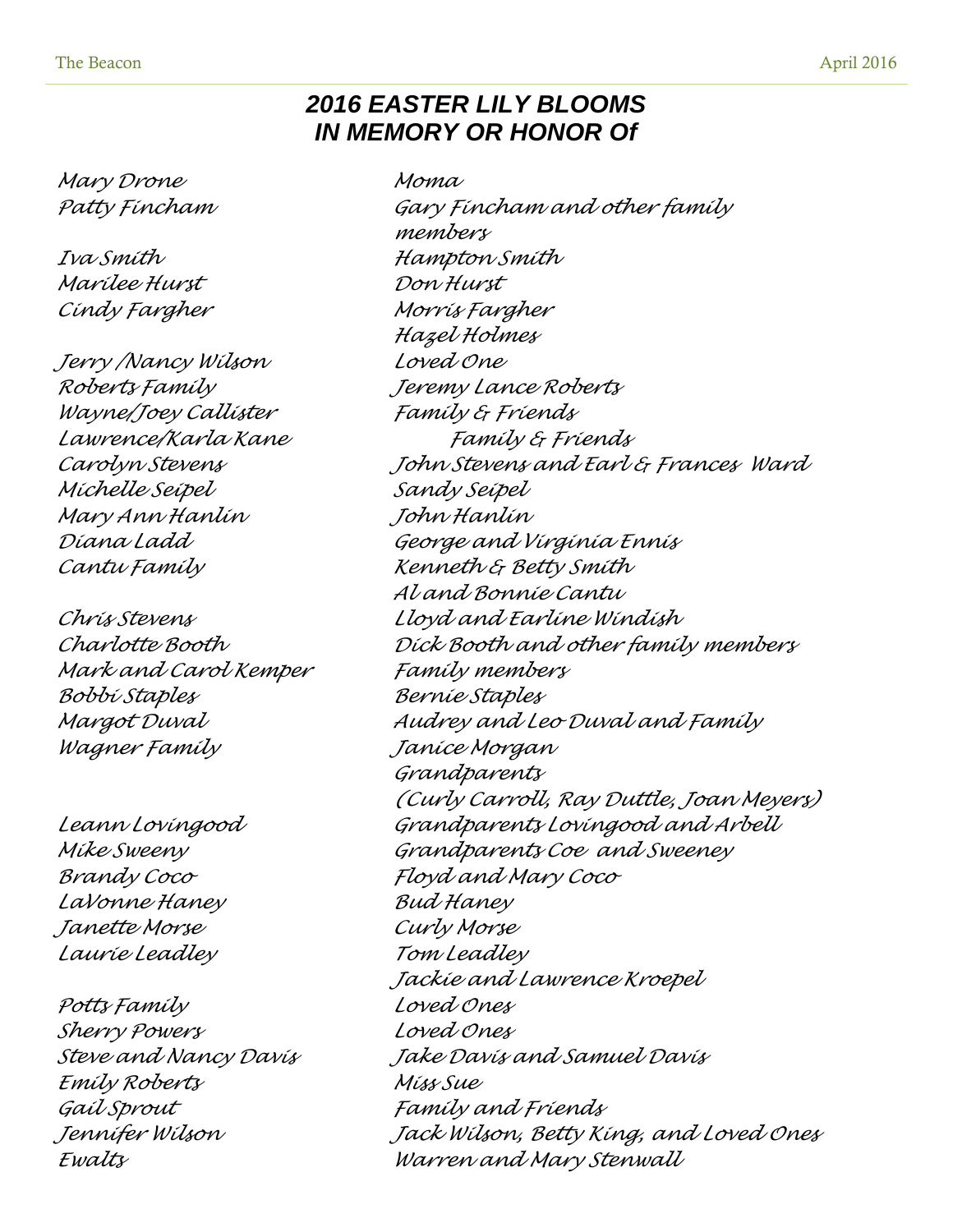## **APRIL BIRTHDAYS AND ANNIVERSARIES:**

- 1 Mike Case
- 1 Nicole Shoop
- 2 Paul Caulkins
- 5 Janet Mottaz
- 5 Brandon Bryant
- 6 Sarah Caulkins
- 7 Bev Miars
- 8 Connie Dalton
- 8 Roland & Cathy Ekstrand
- 11 Sara Kane
- 12 Verlene Callister
- 12 Gary & Cindy Fargher
- 15 Mary Nell Simpson
- 15 Emily Webel
- 16 Steve & Nancy Davis
- 16 Bryce Graham
- 18 Kayla Duley
- 20 Shelli Shoop
- 21 Madeline Grace Koll
- 21 Ian Smith
- 23 Tom & Denise Hayes
- 23 Ken Lester
- 24 Jade McMillan
- 24 Megan Perryman
- 25 Rachel Caulkins
- 25 Sydney Kay Seipel
- 28 Marissa Largent
- 29 Jake Callister
- 29 Kyle Fuller
- 29 Heath Schulz
- 





# **SERVING ON GOD'S TEAM 9 A.M. WORSHIP**

#### **April 3, 2016**

GREETERS: Brett/Amanda Morse

USHERS: Kent/Georgia Stevens

LITURGIST: Curtis Smith

NURSERY: Jill Crisco/Hannah Parm

COFFEE BAR: Mary Drone/Tianna Garcia

SS AIDES: Lexi Claerhout/Kelli Miller/Julie Asplund

**April 10, 2016**

*ONE SERVICE*

**April 17, 2016** GREETERS: Doug/Traci

Whitney

USHERS: Roland Ekstrand/Lavonne Rushing

LITURGIST: Emily Webel

NURSERY: Cathy Ekstrand/Laurie Leadley

COFFEE BAR: Potts Family

SS AIDES: Sheri Kosowski/Alicia Provence/Deb Morse

#### **April 24, 2016**

GREETERS: Doug/Traci Whitney

USHERS: Jared/Roland Ekstrand

LITURGIST: Dean Cantu

NURSERY: Alana/Katie Parm

SS AIDES: Jill Crisco/Angie Ladd/Molly Rushing

> ATTENTION: If you are unable to COUNTERS: Kane's serve on the day given, find someone from the list to trade with. Please advise Gerri Pettit, the office, Alana Parm or Amanda Howard (nursery) if you no longer wish to  $\frac{3}{x}$  serve or if you wish to add your name to the list and which service you attend. **THANK YOU.**

# **SERVING ON GOD'S TEAM 10:30 AM WORSHIP SERVICE**

#### **April 3, 2016**

GREETERS: Charlotte Haley/Patty Fincham

USHERS: Chris Stevens/Mary Nell Simpson

LITURGIST: Celene Duley

ACOLYTES: Eli/Clara Asplund

NURSERY: Nancy Davis/Kristi Link COUNTERS: Kane's

**April 10, 2016**

#### **ONE SERVICE**

GREETERS: Joanne Endres/Winifred Horney

USHERS: Janet Vallas/Sherry Powers

LITURGIST: Karla Kane

ACOLYTES: Averie/Branden Gilstrap

NURSERY: Alana Parm/Celene Duley

COUNTERS: Alana Parm/Celene Duley

#### **April 17, 2016**

GREETERS: Mary Howard/Veva Windish

USHERS: Tom Morse/Erik Davis

LITURGIST: Laura Stewart

ACOLYTES: Kyle Miller/Eli Asplund

NURSERY: Angie/Catie Tracy

COUNTERS: Diana Ladd/Ruth Arnold

#### **April 24, 2016**

GREETERS: Bobbi Staple//Chris Stevens USHERS: Chuck/Connie Johnston

LITURGIST: Doreen Smith

NURSERY: Shelli/Nicole Shoop

ACOLYTES: Audrina Begner/Tianna Garcia